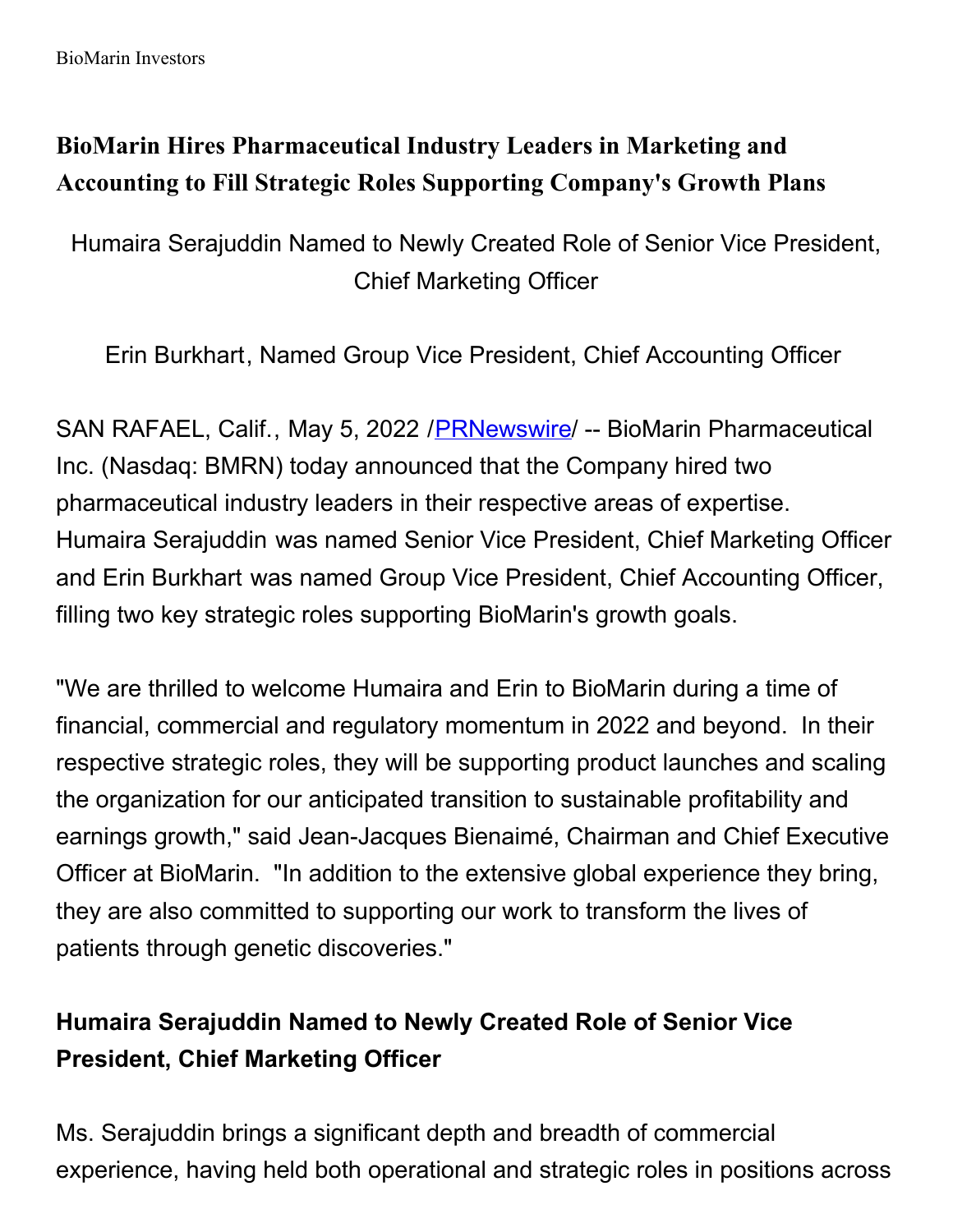multiple functions, as well as international experience across multiple specialty areas. She also has an exceptional track record in leading specialty product launches within larger and more competitive markets. In this newly created role, Ms. Serajuddin is charged with evolving BioMarin's global product strategy and lifecycle management to prepare BioMarin for expected transformational growth as the Company moves into more competitive and larger markets. Ms. Serajuddin will be working closely with cross-functional teams to set strategy and execute on corporate goals.

Ms. Serajuddin brings more than 20 years of broad commercial experience in the pharmaceutical industry, including holding cross-functional roles in areas such as Corporate Strategy and R&D. Most recently, she spent over a decade at GlaxoSmithKline plc (GSK) in leadership positions of increasing responsibility at both global and country levels.She recently led a highly successful launch of a blockbuster therapy at GSK. During her tenure, she also led Audit & Assurance for the Americas and Global R&D, overseeing key enterprise risks, and she was the Head of Business Strategy & Planning for the Office of the Chairman of Global R&D & Vaccines, driving business improvement and transformation initiatives. Prior to GSK, Humaira worked at Novartis AG in sales and marketing roles after spending the first part of her career in clinical research. She holds a BA in Biology from Barnard College and an MBA in Marketing and Finance from New York University.

"Humaira's arrival speaks volumes to the promise of the BioMarin pipeline to deliver breakthrough therapies to larger patient populations, as well as the strength of the Company's base business. Her global marketing experience at leading pharmaceutical companies will be integral to BioMarin ramping up our current product launch and preparing for future launches," said Jeff Ajer, Executive Vice President, Chief Commercial Officer at BioMarin. "I am looking forward to working closely with Humaira during this time of transformation at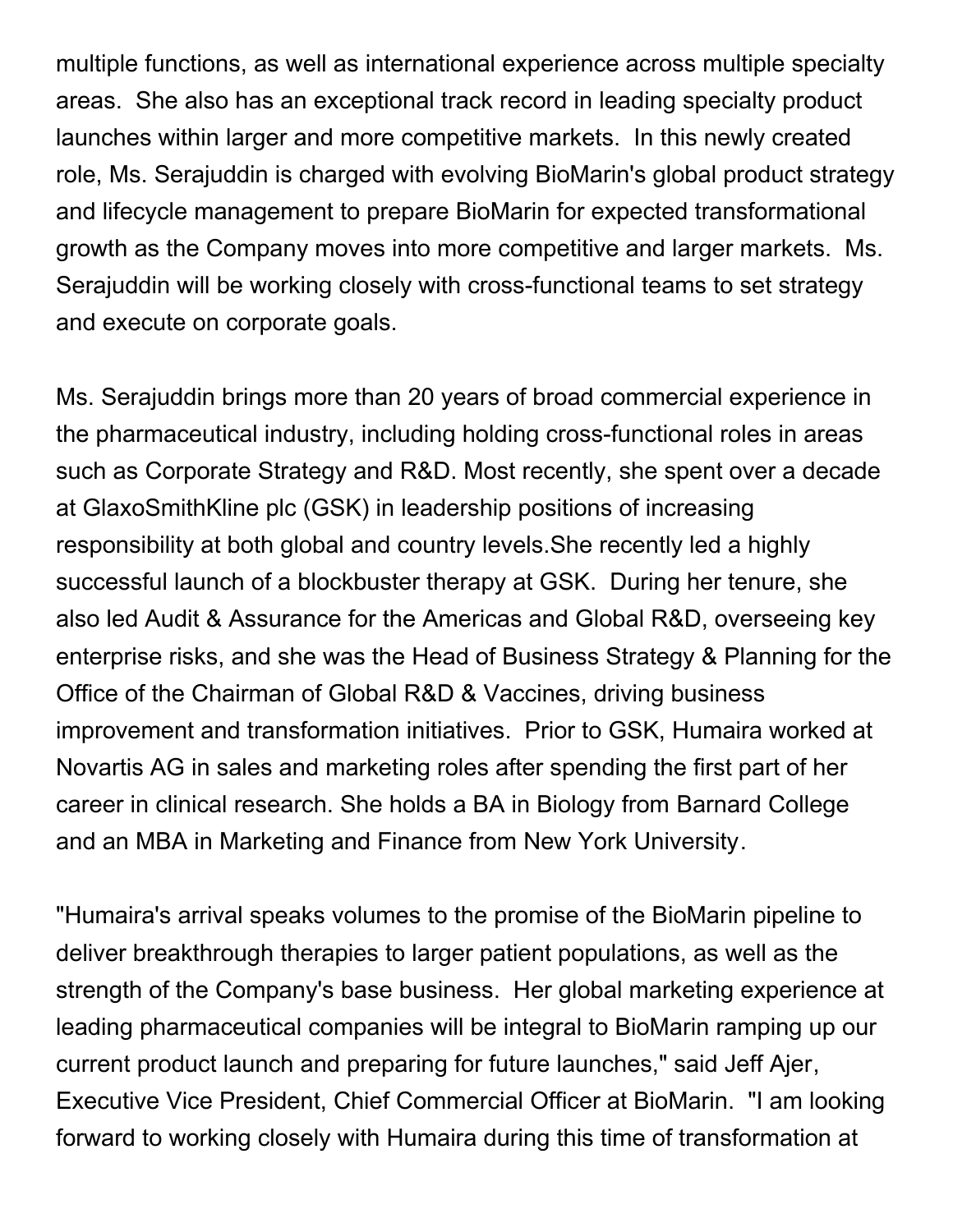#### BioMarin.

"I am thrilled to join BioMarin at this exciting time as the Commercial organization prepares to deliver on the Company's promising pipeline of potentially breakthrough medicines. I am deeply moved by the Company's purpose to transform lives through its scientific expertise in genetics. I am also drawn to the collegial and caring culture," said Humaira Serajuddin, Senior Vice President, Chief Marketing Officer at BioMarin. "With its roots in rare disease, few, if any companies, are as well positioned as BioMarin to make a meaningful impact on more people with genetic diseases."

## **Erin Burkhart Named Group Vice President, Chief Accounting Officer**

Ms. Burkhart is a highly experienced accounting and finance executive with deep technical accounting skills, global corporate finance experience, biopharma business acumen and leadership capabilities. She brings robust accounting experience across a number of specialized areas, large-scale business operating model experience, and a successful track record of leading transformational business initiatives. In this role, Ms. Burkhart will assume principal accounting officer responsibilities, including setting BioMarin's global accounting vision and strategy, team leadership, global controllership and accounting operations and systems, and maintaining accounting policies and financial internal controls. Ms. Burkhart will be a key member of the management team leading the financial aspects of BioMarin's anticipated transformational growth.

With more than 20 years of accounting and finance experience, Ms. Burkhart most recently held accounting roles of increasing responsibility at Eli Lilly & Co., which include leading accounting operations second to the Chief Accounting Officer, leading U.S. gross-to-net revenue reporting, technical accounting and corporate audit services. Previously, Ms. Burkhart was the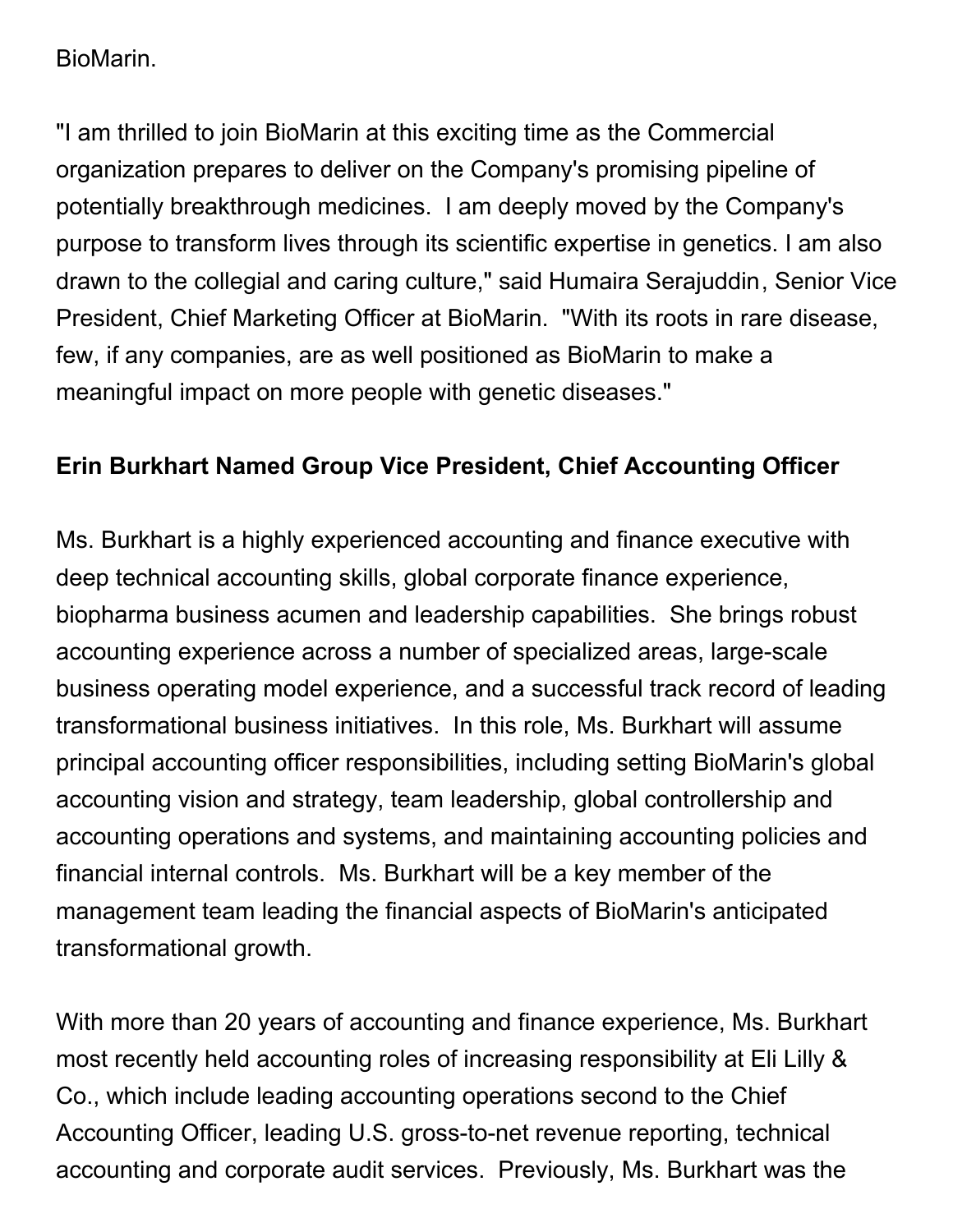Financial Reporting Director for Stonegate Mortgage Corp and the Technical Accounting Director at Anthem, Inc., and she started her career in public accounting with Arthur Andersen & Deloitte. Ms. Burkhart is a CPA and holds a BS in Accounting from Butler University.

"It is a pleasure to welcome Erin to BioMarin, where she will be integral to supporting our next phase of growth and leading our global accounting function through BioMarin's evolution to sustainable profitability," said Brian R. Mueller, Executive Vice President, Chief Financial Officer. "Erin's depth and breadth of experience in accounting and biopharma industry experience will be an essential part of the financial foundations that support our business aspirations of continued product approvals and innovative pipeline growth, while at the same time generating sustainably increasing revenue, profits and operating cash flows with an eye toward continued growth further into this decade."

"I am delighted to be a part of an organization that develops therapies that make a meaningful difference in the lives of people with genetic diseases. The controllership function is a strategic partner to our critical research and development, technical, and commercial operations, particularly as the Company anticipates transitioning to sustainable GAAP profitability," said Erin Burkhart, Group Vice President and Chief Accounting Officer. "I am looking forward to bringing my experience to BioMarin and being a part of the vital work that BioMarin is doing to advance the standard of care for rare disease patients."

### **About BioMarin**

BioMarin is a global biotechnology company that develops and commercializes innovative therapies for people with serious and life-threatening rare diseases and medical conditions. The Company selects product candidates for diseases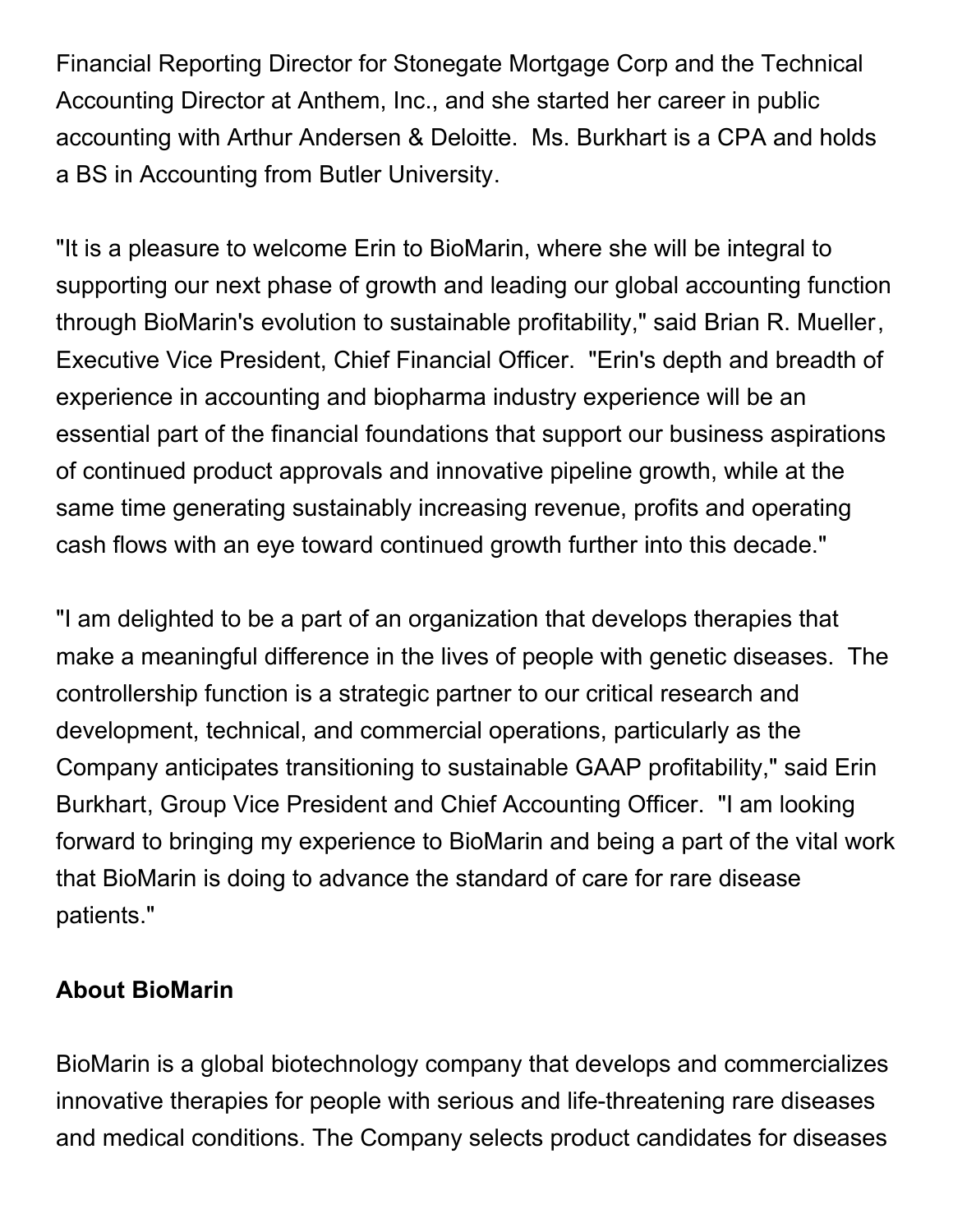and conditions that represent a significant unmet medical need, have wellunderstood biology and provide an opportunity to be first-to-market or offer a significant benefit over existing products. The Company's portfolio consists of seven commercial products and multiple clinical and preclinical product candidates for the treatment of various diseases. For additional information, please visit www.biomarin.com.

## **Forward-Looking Statement**

This press release contains forward-looking statements about the business prospects of BioMarin Pharmaceutical Inc. (BioMarin), including, without limitation, statements about: the hiring of Humaira Serajuddin and Erin Burkhart and their anticipated contributions to the Company's financial, commercial and regulatory momentum in 2022 and beyond, scaling the organization for sustainable profitability and earnings growth, the promise of the BioMarin pipeline to deliver breakthrough therapies to larger patient populations, the Company's evolution to sustainable profitability, the Company's expectations for transformational growth, BioMarin's position to make a meaningful impact on more people with genetic diseases than other companies, and the Company's business aspirations of continued product approvals and innovative pipeline growth, while at the same time generating sustainably increasing revenue, profits and operating cash flows with an eye toward continued growth further into this decade.

These forward-looking statements are predictions and involve risks and uncertainties such that actual results may differ materially from these statements. These risks and uncertainties include, among others: Ms. Serajuddin and Ms. Burkhart's continuing employment as anticipated, and those factors detailed in BioMarin's filings with the Securities and Exchange Commission (SEC), including, without limitation, the factors contained under the caption "Risk Factors" in BioMarin's Quarterly Report on Form 10-Q for the